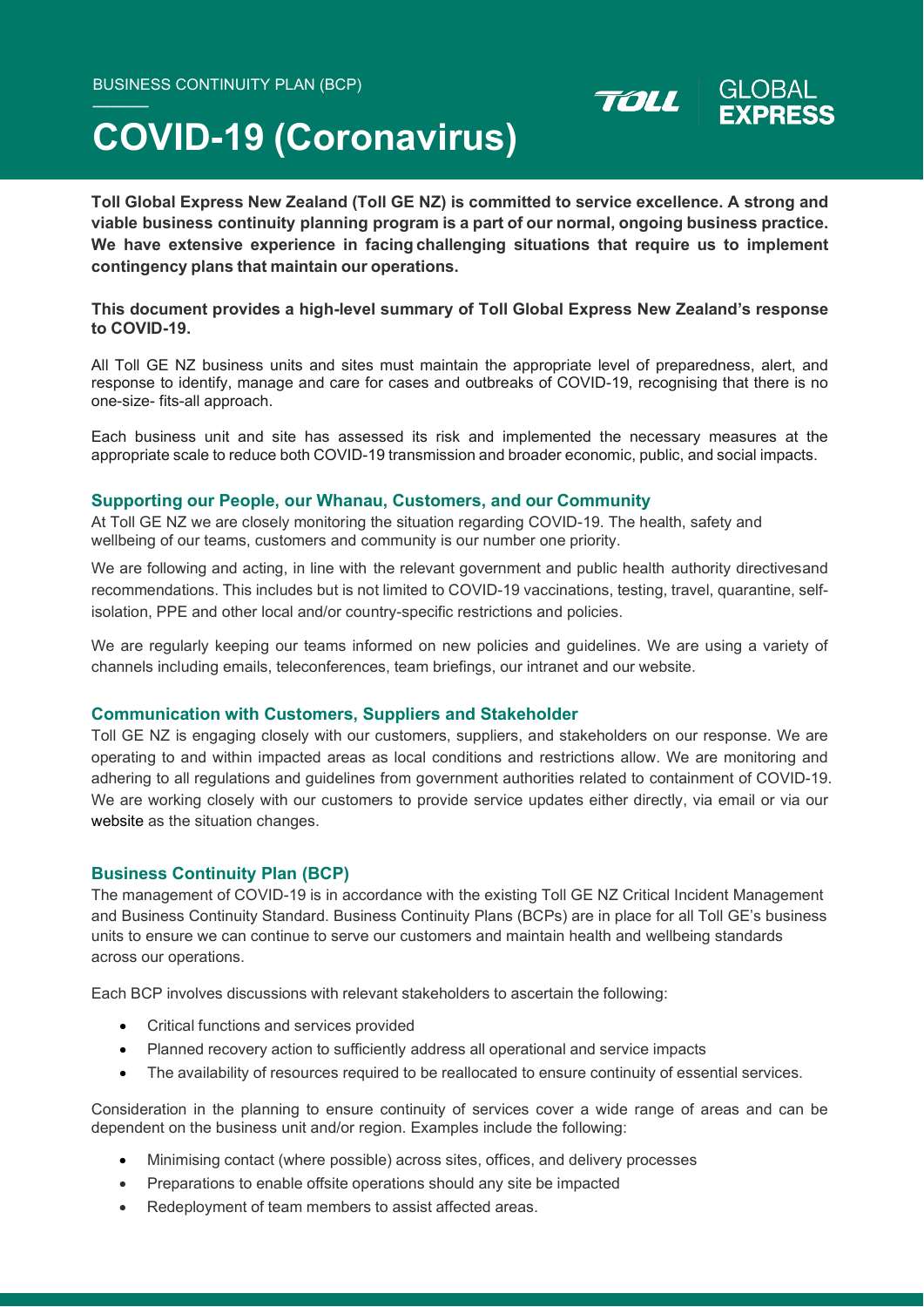# **COVID-19 (Coronavirus)**

### **Potential Impact: COVID-19 Reduces 25% Of The Functional Activity**

| <b>CRITICAL ACTIVITY</b>                 | <b>POTENTIAL</b><br><b>COVID-19 IMPACT</b>                                                     | <b>CONTINGENCY PLAN</b>                                                                                                                                                                                                                                     |
|------------------------------------------|------------------------------------------------------------------------------------------------|-------------------------------------------------------------------------------------------------------------------------------------------------------------------------------------------------------------------------------------------------------------|
| Drivers $-$<br><b>Metro and Linehaul</b> | Unwell and unable to work.<br>Un-able to perform pickup<br>or deliveries                       | Utilise another company driver from within the Toll branch<br>Utilise resource from other Toll sites / branches<br>Hire external resource ie owner driver or another 3rd party<br>If required to review alternative transport mode (Rail vs<br>Road vs Sea) |
| <b>Hoist Drivers</b>                     | Unwell and unable to work.<br>Un-able to perform loading<br>or unloading                       | Utilise another company driver from within the Toll branch<br>Utilise resource from other Toll sites / branches<br>Hire external resource from temporary staffing agency                                                                                    |
| <b>Despatchers</b>                       | Unwell and unable to work.<br>Un-able to perform load<br>and Labour scheduling                 | Utilise alternative resource from within the Toll branch<br>Utilise resource from other Toll sites / branches<br>Hire resource from temporary staffing agency                                                                                               |
| Management                               | Unwell and unable to work.<br>Un-able to Lead Team                                             | Utilise alternative resource from within the Toll branch<br>Utilise resource from other Toll sites / branches                                                                                                                                               |
| <b>Customer Services</b>                 | Unwell and unable to work.<br>Un-able to service<br>customer queries and<br>account management | Enabling working from home (Technology)<br>Utilise alternative resource from within the Toll branch<br>Utilise resource from other Toll sites / branches<br>Hire resource from temporary staffing agency                                                    |
| <b>Peak Planning</b>                     | Unwell and unable to work.<br>Impacting peak plan to<br>service peak volumes                   | Internal coverage (Manager)<br>Utilise resource from other Toll sites / branches<br>Train 3rd employee over Q1 in preparation for<br>peak planning.                                                                                                         |

**GLOBAL** 

**EXPRESS** 

TOLL

### **Incident Recovery Group Process – COVID-19**

The Toll GE NZ Incident Recovery Group initiates;

- the incident recovery process in the event of an incident occurring (i.e., COVID-19 impacts 25% of a daily operational function).
- will establish the direction for dealing with the operational incident through to recovery/normal operation function.